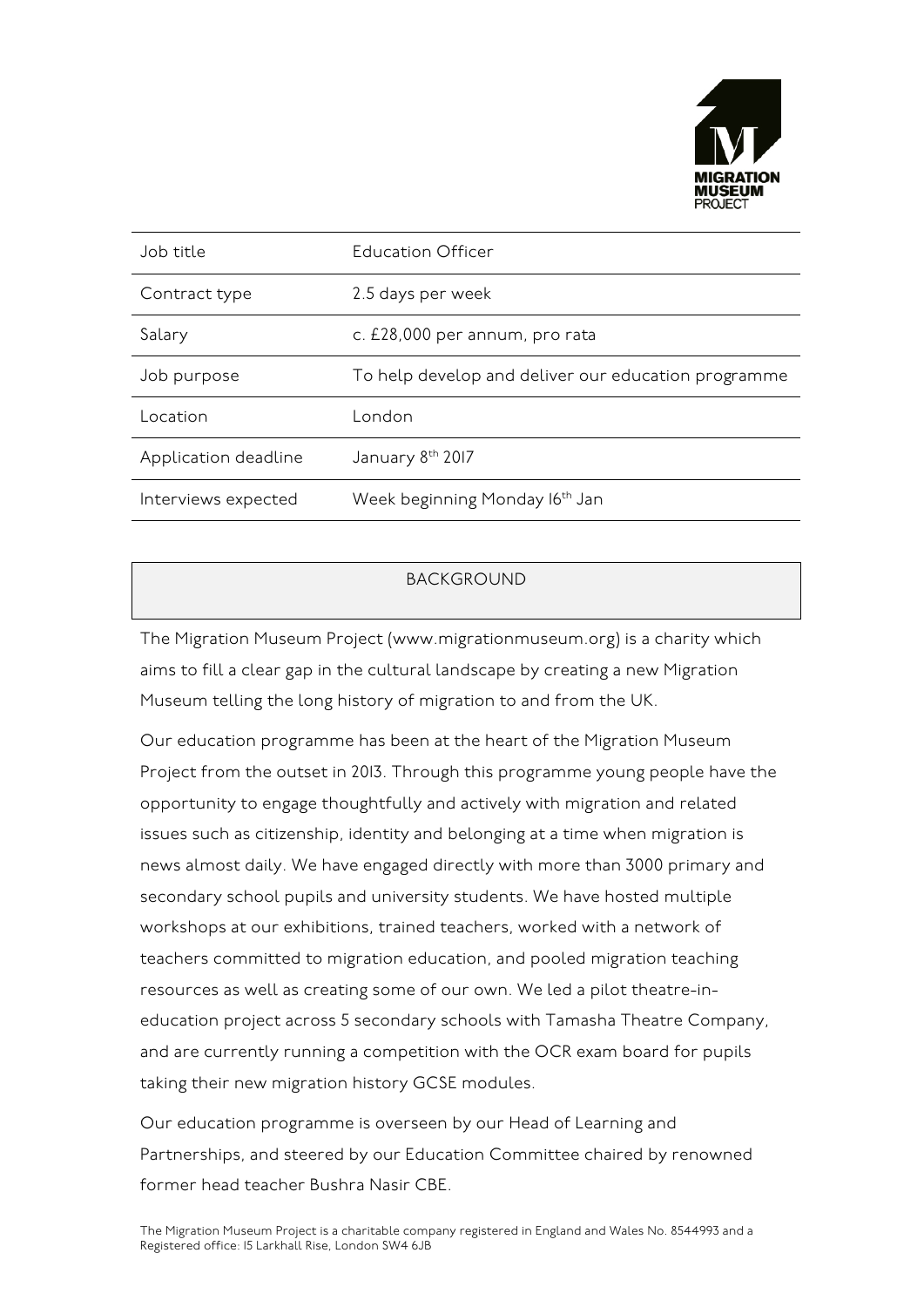The applicant for this role must have a genuine passion for the aims of the Migration Museum Project, and be committed to collaborative working with many stakeholders as the role demands.

## JOB DESCRIPTION

The Education Officer's main tasks will be:

- Direct work with schools and university groups: workshop planning, delivery and evaluation
- Exhibition related work workshop design, recruiting groups, tailoring, delivery, evaluation and reporting
- School resources research, updating and creation
- Research and updating of the education area of our website
- Helping to coordinate the exhibition competition in partnership with OCR
- Tasks associated with the Education Committee
- Research and liaising with other museums and migration education programmes and networking where best placed
- Various administrative work

## PERSON SPECIFICATION

Essential:

- Experience: Previous role/s involving direct delivery with young people, preferably in formal learning environments
- Knowledge: of both the UK education sector and of migration history and heritage
- Skills: Strong oral and written communication skills, proficiency with IT, inter-personal skills on sensitive topics
- Qualities: Proactive, organised, reliable, creative, flexible, communicative

Desirable:

• Fundraising experience